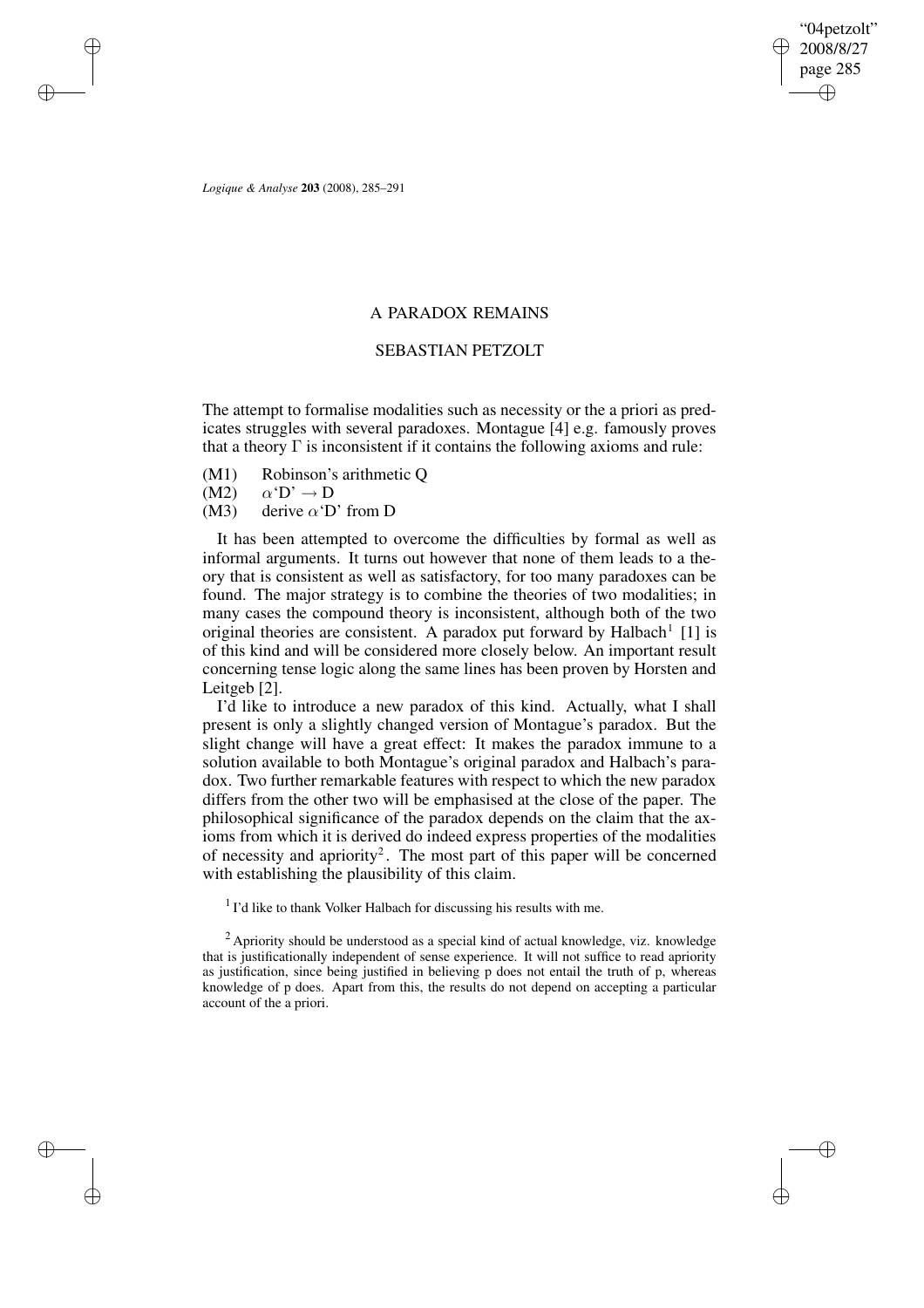✐

✐

#### 286 SEBASTIAN PETZOLT

Consider now the first order theory Π with Robinson's arithmetic Q as a sub-theory and

- (T)  $T'D' \leftrightarrow D$ , if D does not contain T
- (P1) derive  $\alpha'$ D' from D, if D does not contain T
- (P2)  $\alpha' D' \rightarrow T' D'$ , if D does not contain T

as further axioms. Then Π is inconsistent.

*Proof* :

| 01. $\neg \alpha$ <sup>'</sup> D' $\leftrightarrow$ D | Diagonalisation       |
|-------------------------------------------------------|-----------------------|
| $02. \neg D$                                          | for reductio          |
| 03. $\alpha$ <sup>'</sup> D'                          | from 1.               |
| 04. T'D'                                              | from 3. with $(P2)$   |
| 05. D                                                 | from 4. with $(T)$    |
| 06. $\perp$                                           | from 2. and $5$ .     |
| 07. D                                                 | from 2. to $6$ .      |
| 08. $\alpha$ <sup>'</sup> D'                          | from 7. with $(P1)$   |
| $09. \neg D$                                          | from $1.$ and $8.$    |
| 10. $\perp$                                           | from 7. and 9. Q.E.D. |
|                                                       |                       |

It needs to be made clear why Π should consist of exactly these axioms. The theory combines the truth predicate with another predicate that is appropriately characterized by (P1) and (P2), and furthermore unspecified. The discussion will show that N (necessity) and Ap (a priori) are such predicates. With respect to its combining two predicates, Π resembles the theory  $\Sigma$  Halbach [1] has put forward and proven inconsistent. The starting point for his proof is the T-Scheme: (T) is the hierarchical formalisation of the truth predicate in  $\Sigma$  (and  $\Pi$ ); since the predicate is typed, (T) is consistent if it is taken by itself. That is to say that (T) is not subject to Montague's paradox. However, the combination of truth and necessity will yield a further contradiction. This combination is desirable because one wants to prove sentences like "all mathematical *truths* are *necessary*" in a theory of truth. Consider now  $\Sigma$ . If it contains Robinson's Q and the following axioms and rule, it will be inconsistent.

- (T)  $T'D' \leftrightarrow D$ , if D does not contain T
- (N1)  $N'D' \rightarrow D$ , if D does not contain N
- (N2) Derive N'D' from D, if D does not contain N.

*Proof* :

✐

✐

| 1. D $\leftrightarrow \neg T' N' D''$ | Diagonalisation |
|---------------------------------------|-----------------|
| 2. $T'N'D'' \leftrightarrow \neg D$   | from 1.         |
| 3. $N'D' \rightarrow \neg D$          | (T)             |

✐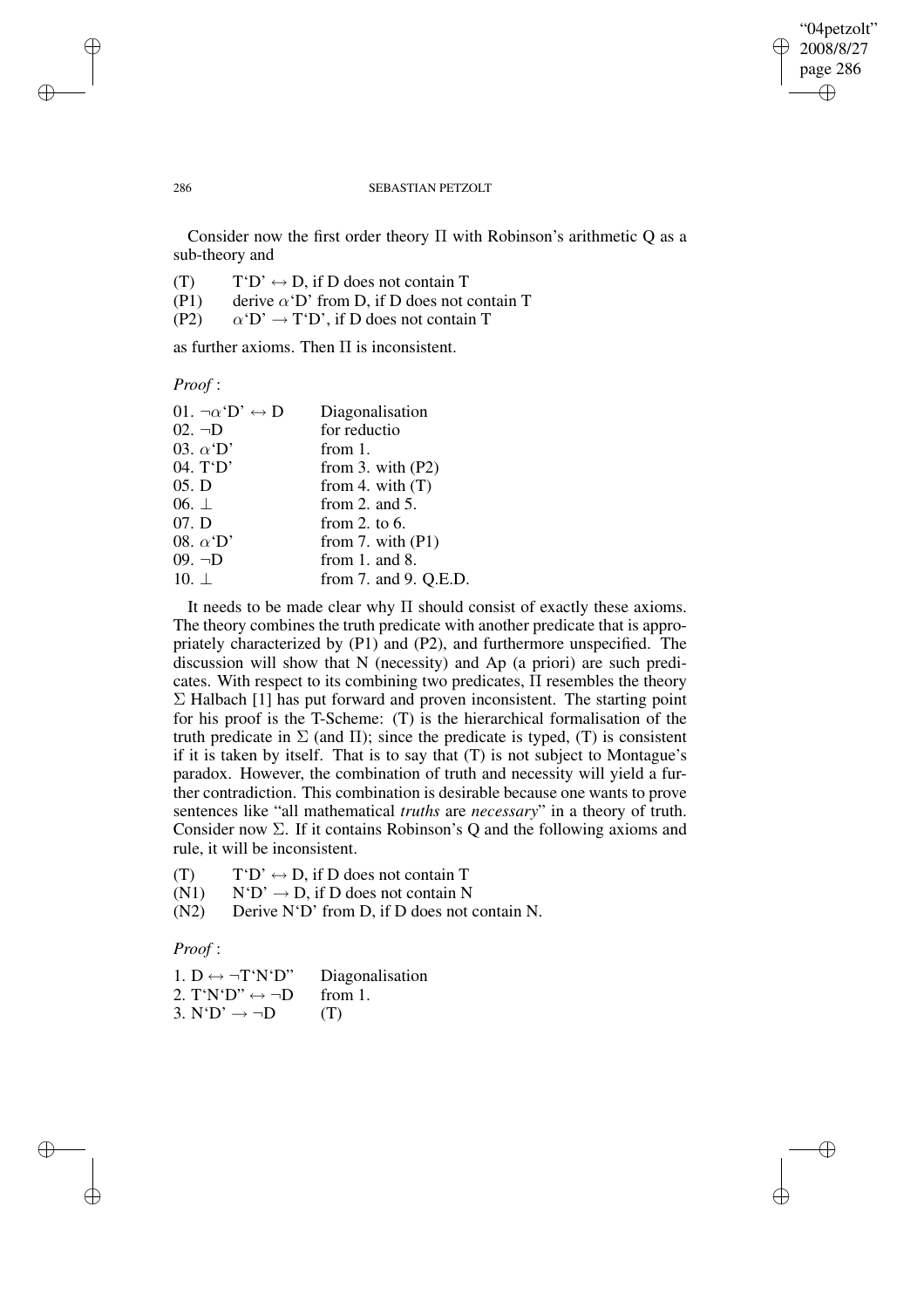A PARADOX REMAINS 287

| 4. $N'D' \rightarrow D$        | (N1)               |
|--------------------------------|--------------------|
| $5. \neg N^{\prime}D^{\prime}$ | from $3.$ and $4.$ |
| $6. \neg T' N' D''$            | (T)                |
| 7. D                           | from 1. and $6$ .  |
| 8. N'D'                        | (N2)               |
| 9.1                            | from $5.$ and $8.$ |

✐

✐

✐

✐

(T) as well as (N1) and (N2) are typed and so consistent if they remain separate, as Halbach [1, 278] remarks. What his paradox shows is thus that the hierarchy is not capable of securing the consistency of a theory in all circumstances but only of defending the theory against the liar. However, a way around Halbach's paradox exists and will be examined later. At any rate, considering  $\Sigma$  makes clear that (T) is in its typed form not — by itself — responsible for an inconsistency and can therefore be part of  $\Pi$ .

The same must be shown for (P1) and (P2). (P1) resembles (N2), but the axioms have different restrictions on what the valid instances of the axiom scheme are. (N1) and (N2) would be inconsistent by Montague's paradox if they allowed for N in D. So the question is if  $(P1)$ , and  $(P2)$  with it, should be restricted like (N1), disallowing  $\alpha$  in D rather than T. First of all, the actual restrictions have been made only to make sure that the classical liar cannot be derived from  $\Pi$ . But why should further restrictions be made? (N1) and (N2) have their restrictions in order to show that the hierarchy does not achieve a lot. (The question of whether the hierarchical approach is a satisfactory formalisation of the natural notion of truth or necessity is left aside; Priest [5] argues for a negative answer.) However, that Halbach imposes restrictions on the axioms of  $\Sigma$  for a certain purpose — viz. showing that they don't help — does not mean that one should allow for these restrictions always and everywhere without further argument. The mere fact that a contradiction can be derived without them is certainly not such an argument, and another one is not apparent. On the contrary, it seems to be an especially random move to restrict (P1) or (P2), since unlike (N1) and (N2), they are, by themselves, consistent without any restriction. Only the combination with (T) makes the theory inconsistent. Moreover, every account that does not allow D to contain  $\alpha$  as an instance of the axioms will have to explain why the particular predicate for which  $\alpha$  stands is supposed to be hierarchical. If  $\Pi$  is a theory of, say, the a priori, one would have to answer the question as to why any knowledge, and in particular knowledge a priori should be typed. There is hence no reason why the axioms should be changed.

The next reaction to the inconsistency of Π might be the attempt to reject (P1) or (P2) completely. Taking 'a priori' or 'necessary' for  $\alpha$ , (P2) can hardly be refused. Even if someone should disagree with all of the informal arguments that can be given in favour of (P2), the following simple formal

"04petzolt" 2008/8/27 page 287

✐

✐

✐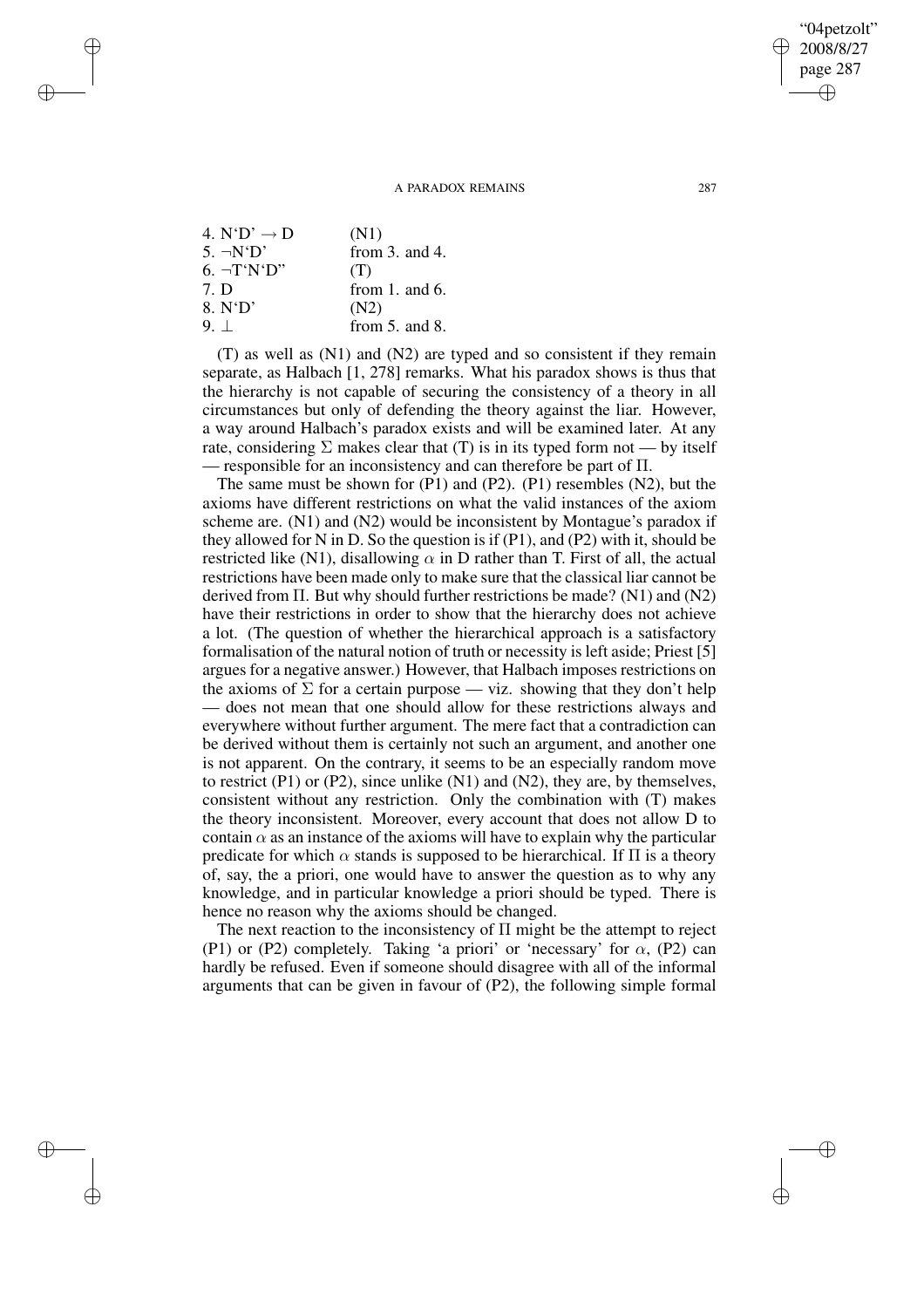### "04petzolt" 2008/8/27 page 288 ✐ ✐

✐

✐

### 288 SEBASTIAN PETZOLT

argument will convince her. Rejecting (P2) one will have to endorse its negation which has a particularly unwelcome consequence:

1.  $\neg(\alpha' D' \rightarrow T' D')$   $\neg(P2)$ 2.  $\alpha'$ D'  $\land \neg$ T'D' by sentential logic

Every sentence to which (P2) does not apply is  $\alpha$  but not true; this is fatal if  $\alpha$  is e.g. 'a priori' or 'necessary'. Thus, (P2) is part of a theory of necessity and of the a priori (and probably some other modalities).

(P1) seems just as secure as (P2). Notice that it is identical with (M3) and (N2), modulo the restrictions. Thus if there is an argument for dropping (P1) for a certain modality, this modality will also be safe from Montague's and Halbach's paradox. The axiom is certainly appropriate for truth and necessity. But one might attempt to argue that it does not express a property of the a priori: one could deny that all truths of arithmetic are a priori, and then argue that — in contradiction of this — with (P1) and Robinson's Q in the theory, all truths of arithmetic that follow from Q *would* come out as a priori. It is questionable that there are provable truths of arithmetic that are not a priori, but for the sake of argument let us accept this claim and try to drop (P1) due to the above argument.

We then arrive at a theory of the a priori, call it  $\Theta$ , that contains Robinson's arithmetic Q but not (P1). Since we are now also concerned with Montague's and Halbach's paradox,  $\Theta$  should contain the axioms (M2) [ $\approx$  N1] with 'a priori' for  $\alpha$  and  $(T)^3$ . Neither Montague's nor Halbach's paradox can be derived from the theory  $\Theta$ . Unfortunately, however,  $\Theta$  is consistent with the claim that no sentence is a priori. One can check this by extending a model for  $Q$ ,  $(T)$  and  $(M2)$  by taking the empty set for the extension of the predicate Ap. Thus, since we lack a rule that allows for the introduction of the predicate Ap,  $\Theta$  is trivially consistent and can hardly be considered as a theory of the a priori. If we want to add such a rule of introduction and preserve consistency at the same time, we need a rule that is weaker than (P1):

# (P1\*) derive Ap'D' from D, if D does not contain either Ap or T.

The above contradictions, in particular Halbach's, still cannot be derived from the extended theory, but the whole point of combining truth and the a priori is lost, for sentences like 'It is true that it is a priori that x' or 'It is knowable a priori that x is true' will never be provable in a theory containing  $(P1*)$ . But this is what we want to achieve by the combination of the two

✐

✐

✐

<sup>&</sup>lt;sup>3</sup> For reasons that will soon become clear,  $\Theta$  should in fact contain  $\alpha \alpha' D' \to D' \wedge \Phi$  $\neg \alpha'$ D' rather (M2). But this does not change what else is to be said about  $\Theta$ .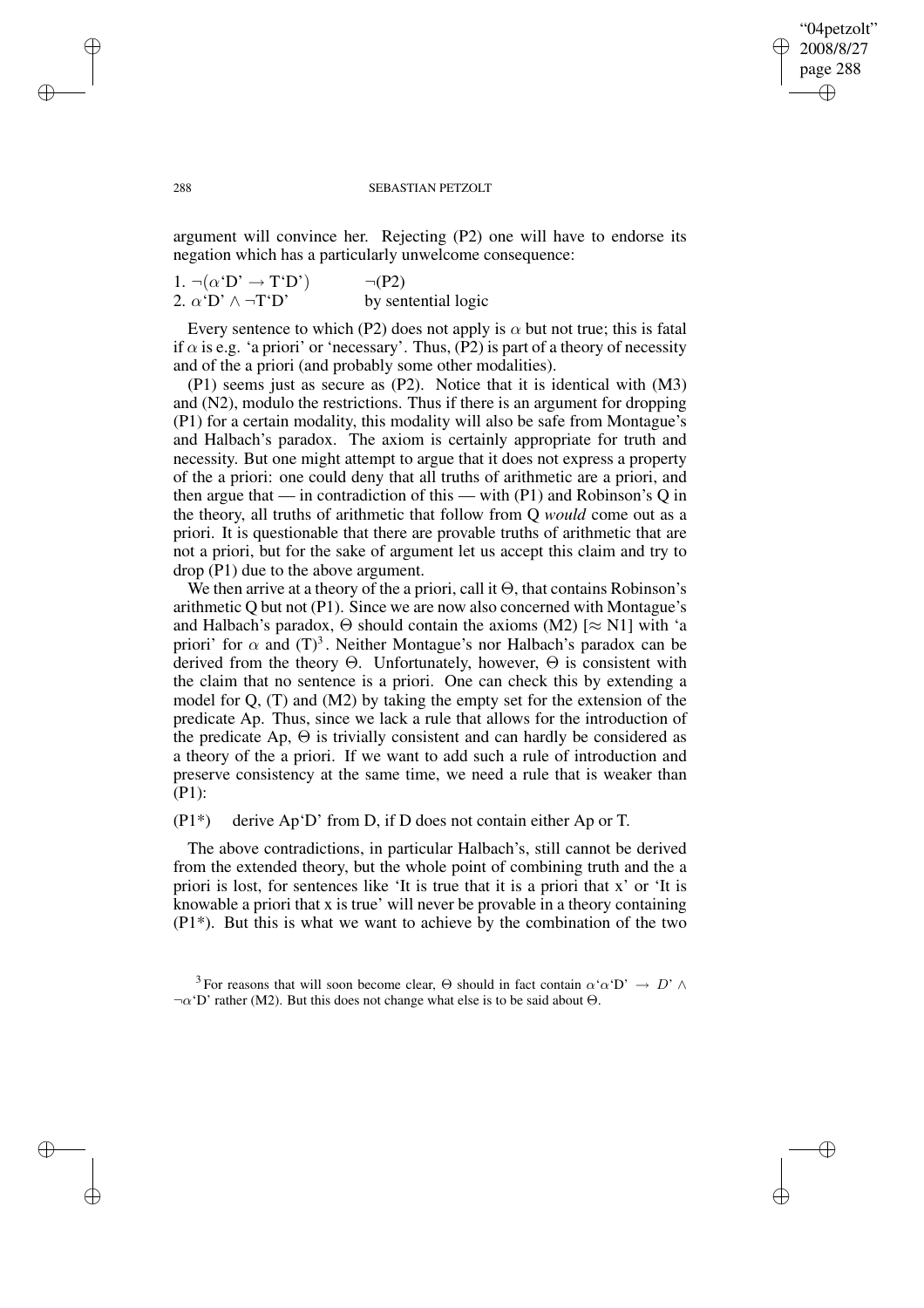#### A PARADOX REMAINS 289

predicates. Therefore, the theory  $\Theta$  will either be trivial (without (P1<sup>\*</sup>)), or too weak (with (P1\*)) or inconsistent (with (P1)).

Since a trivial theory is of no use, a theory of the a priori finally must contain a rule for introducing the predicate Ap, just as the theories of truth and necessity must contain a corresponding rule.

Such a rule does three things: First of all, it is stronger than  $(P1^*)$  and makes thus sure that one can prove sentences in the theory that combine two predicates. Secondly, it makes the theory of the a priori judge as a priori all mathematical truths that are provable from the theory; although some people might not want this, they will have to admit that a theory without (P1), such as the original Θ, is no option since it will be trivial. Thirdly, it brings the theory close to Montague's and Halbachs paradox. In other words: if it contains (M2), as  $\Theta$  does, it will be inconsistent. Notice that (M2) is not part of the theory  $\Pi$ .

(M2) is however contained in  $\Gamma$  and, with a restriction, also in  $\Sigma$  and is needed for the derivation of the respective contradictions. But it can be shown that (M2) should not be an axiom of  $\Sigma$  and — for some  $\alpha$  — also not of Γ. Consider the following theory Λ which has all axioms of Robinson's Q and the following axioms for all sentences D:

| (L1) | $\alpha' D' \rightarrow \alpha' \alpha' D''$                               | (Iteration)     |
|------|----------------------------------------------------------------------------|-----------------|
| (L2) | $\alpha' D \rightarrow E' \rightarrow (\alpha' D' \rightarrow \alpha' E')$ | (Distribution)  |
| (L3) | derive $\alpha'$ D' from D                                                 | (Necessitation) |

Löb [3] has shown that under these assumptions the following rule is always valid: If  $\alpha' D' \rightarrow D$  is a theorem, so is D. For a *single* sentence D for which

$$
(L4) \qquad \alpha \, \alpha \, {}^{\prime}D' \rightarrow D' \wedge \neg \alpha \, {}^{\prime}D'
$$

✐

✐

✐

✐

holds suffices to render  $\Lambda$  inconsistent. Thus its negation,

 $(L4')$  $\alpha \, \hat{\,} \alpha \, \hat{\,} \mathbf{D} \, \hat{\,} \rightarrow \mathbf{D} \, \hat{\,} \rightarrow \alpha \, \hat{\,} \mathbf{D} \, \hat{\,} \,,$ 

follows from  $(L1)$  to  $(L3)$  and should be accepted as an axiom, rather than (M2). As I said, if one makes this change, Halbach's paradox will no longer hold, since 4. is not derivable any more. Montague's paradox is avoided, too, but only for those predicates that are adequately formalised with the axioms (L1) to (L3). Necessity is a predicate of this kind but truth is not since allowing iteration for the truth predicate will lead to the paradox of the liar. I'll leave open the question as to whether  $(L1)$  to  $(L3)$  really apply to the a priori. In any event, (M2) is inappropriate for the formalisation of some predicates. They can thus be rescued from Montague's and Halbach's paradox, but not from the one I have presented. This is the strength of this paradox. It is also the only real difference between this 'new' paradox and

"04petzolt" 2008/8/27 page 289

✐

✐

✐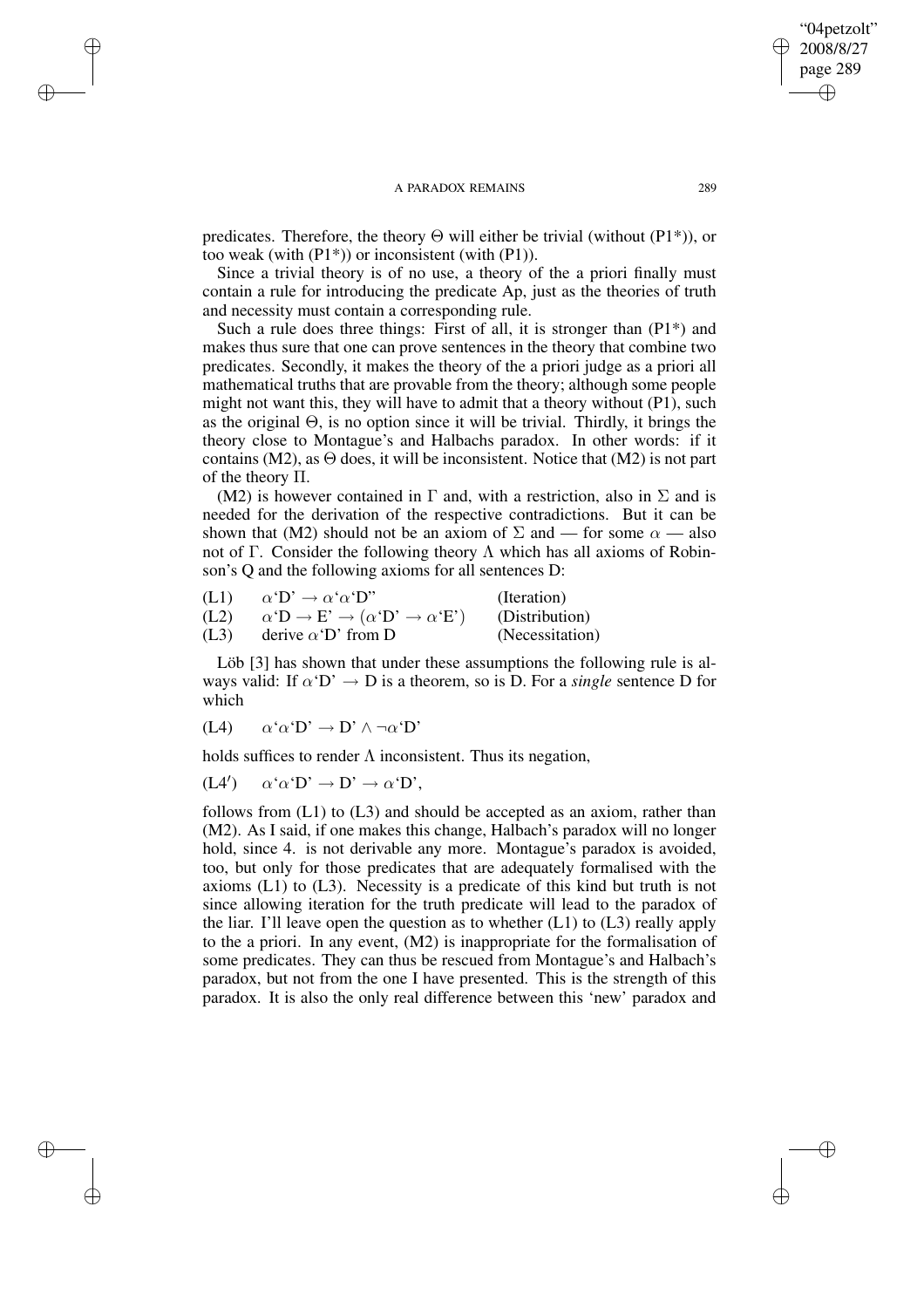"04petzolt" 2008/8/27 page 290 ✐ ✐

✐

✐

### 290 SEBASTIAN PETZOLT

Montague's: While the latter can be avoided by replacing (M2), this solution is not applicable to the former.

Two further features of the contradiction derivable from Π are noteworthy as strong points of the paradox. The first is this: after presenting his paradox, Halbach discusses a way of restoring the consistency of  $\Sigma$  by a further restriction of the legitimate instances of (T). The suggestion concerns the so-called indirect occurrence of the truth predicate. The proposal argues that N'D' contains the truth predicate indirectly since the sentence D contains it (by diagonalization). Thus,  $T'N'D'' \leftrightarrow N'D'$  (the step from 2. to 3.) and  $\neg N'D' \leftrightarrow \neg T'N'D''$  (the step from 5. to 6.) shouldn't be valid instances of (T). If these steps are prohibited, the proof can no longer be executed. Therefore disallowing all sentences with indirect occurrences of T as instances of (T) is a way around Halbach's paradox. It might not be a very promising one, since the required technical details can be expected to be complex, as Halbach [1, 278] points out. But it is not a solution at all for the contradiction derivable from Π, since a sentence with an indirect occurrence of T is not required for this proof.

The second remarkable feature of  $\Pi$  is that (P1) and (P2) taken by themselves are consistent, even if they are given in their strongest form, i.e. without any restriction. This can be seen as follows:  $Λ$  (with  $(L4')$  rather than (L4)) is consistent, i.e. it has a model and  $\alpha$  has a certain extension. Since  $(L3) = (P1)$ , modulo the restriction, the latter is in  $\Lambda$  already. Adding (P2) to the theory will only mean that the predicate T has the same extension as  $\alpha$ . Thus (P1) and (P2) by themselves are consistent. Moreover, they seem to be two randomly chosen axioms in the sense that they are not, other than (N1) and  $(N2)$ , a theory of their own. However since they express fundamental properties of e.g. the a priori and necessity, they are certainly part of the theories of these modalities. And these theories might well be consistent, even if they impose no restrictions on their axioms; in this respect they are more 'solid' than a theory containing (N1) and (N2) which tend to be inconsistent anyway. Hence, (P1) and (P2) are part of theories that could serve as a theory of, say, necessity — until they are extended to a theory of necessity and truth. What the presented paradox thus shows is that combining the theories of two different predicates leads to contradiction, even if one of the theories — other than  $(N1) + (N2)$  — is solid in the said respect.

> Campion Hall, Oxford  $\mathcal{R}$ University of Bonn E-mail: sebastian.petzolt@gmx.de

✐

✐

✐